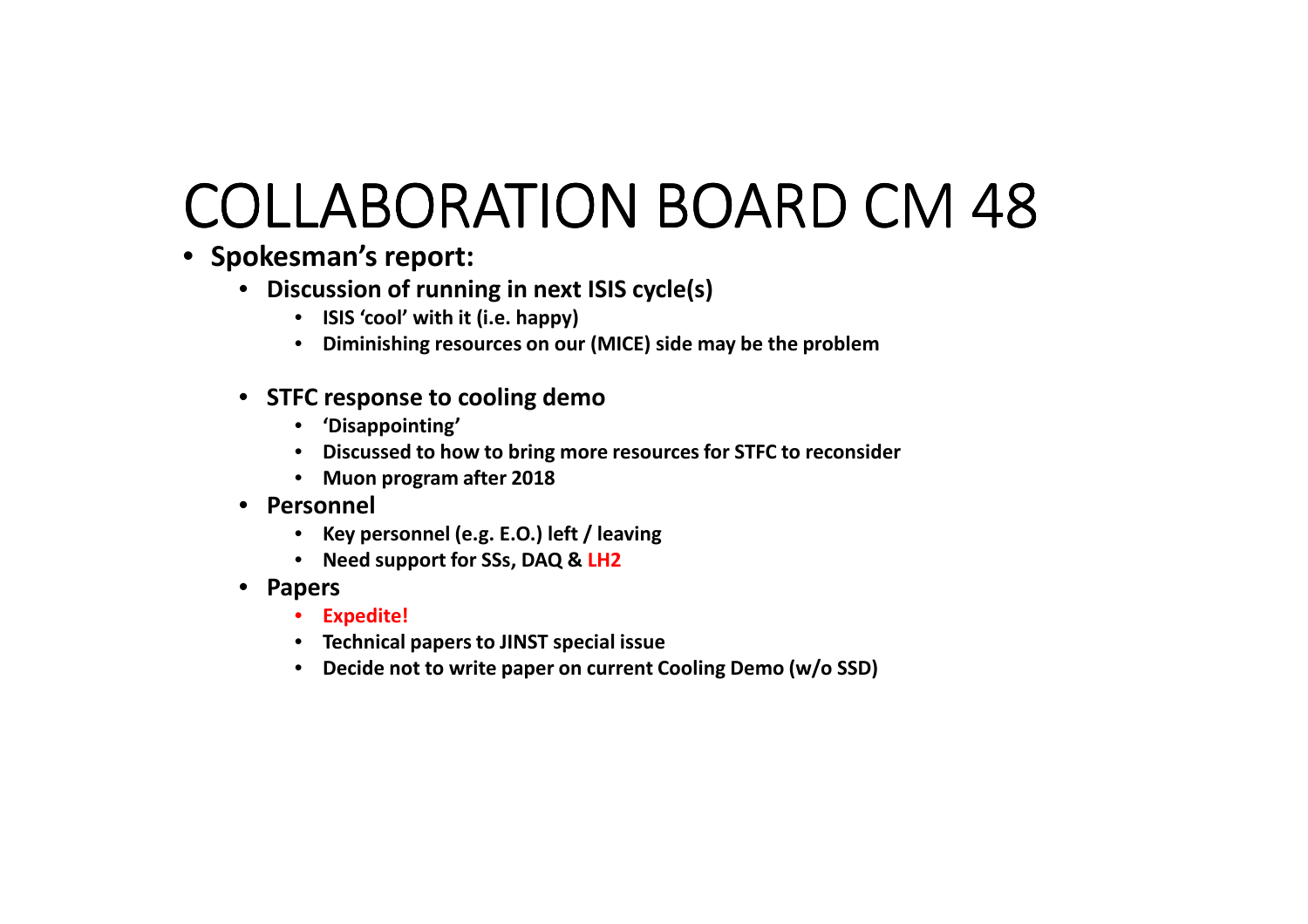- **Project Manager's report**
	- **Some hardware getting old**
	- **Must prepare early for LH2 operation / running**
		- **From 1 / 10 US support wanes**
	- **Prepare ground for what we want to do**
		- **Running with M2**
	- **RF equipment in long term storage in US**
	- **Trading (bartering) Triodes with ISIS in exchange for salaries**
		- Need to hold back some in case MICE → Protvino<br>● Possible eventual loan (back) from ISIS
		- **Possible eventual loan (back) from ISIS**
	- **Suggestion to work with ISIS to develop HPRF**
	- **MOMs, BLOCs & LH2 experts**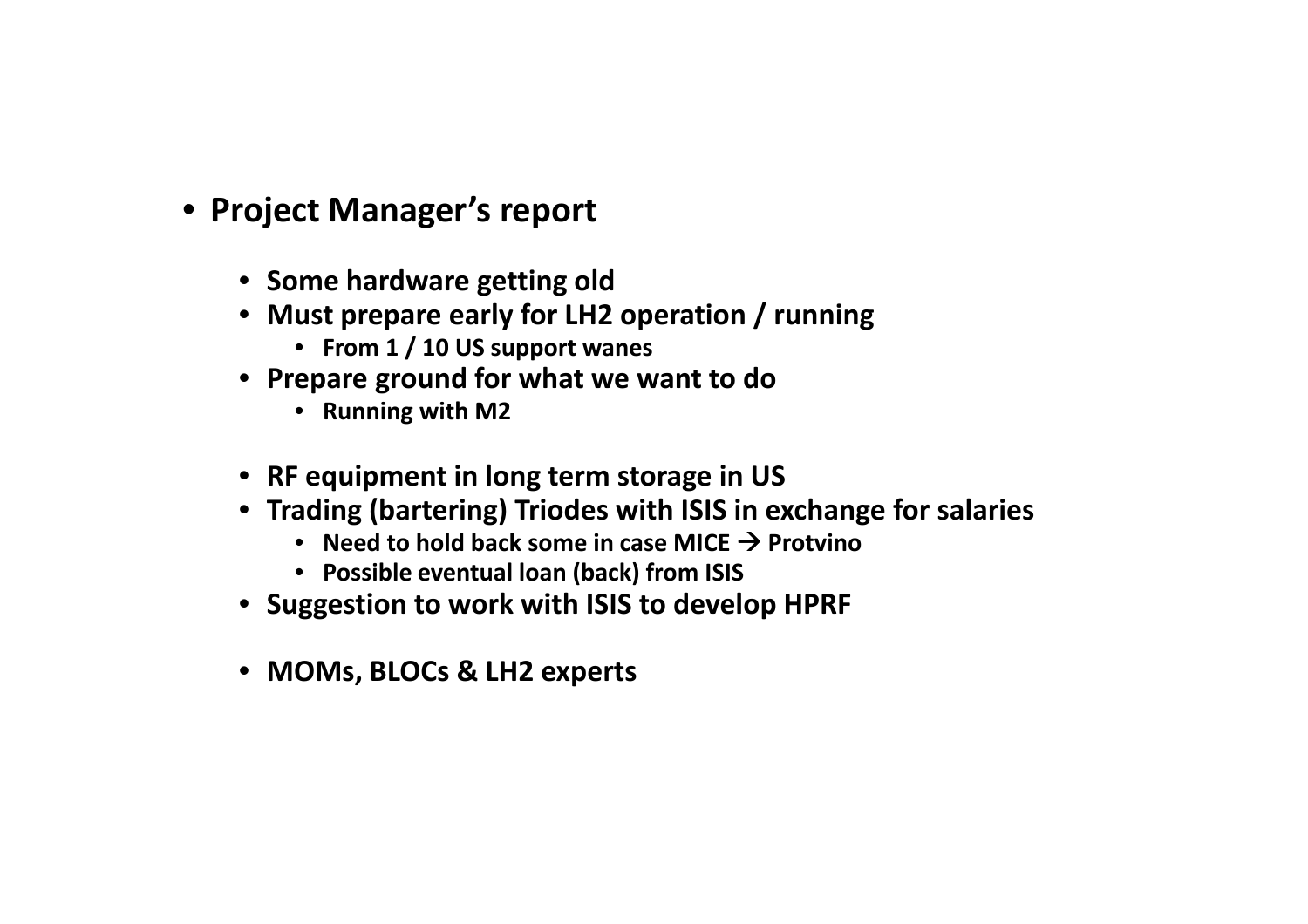#### • **Operations**

- **Plan 24/7 next cycle**
- **MOMs, BLOCs** 
	- **More would be desirable**
- **LH2 experts (~5.1) must be on call (< 30 minutes)**
	- **ATEX certified**
	- **For ~ 8 weeks including fill / empty**
		- **May be very stretched**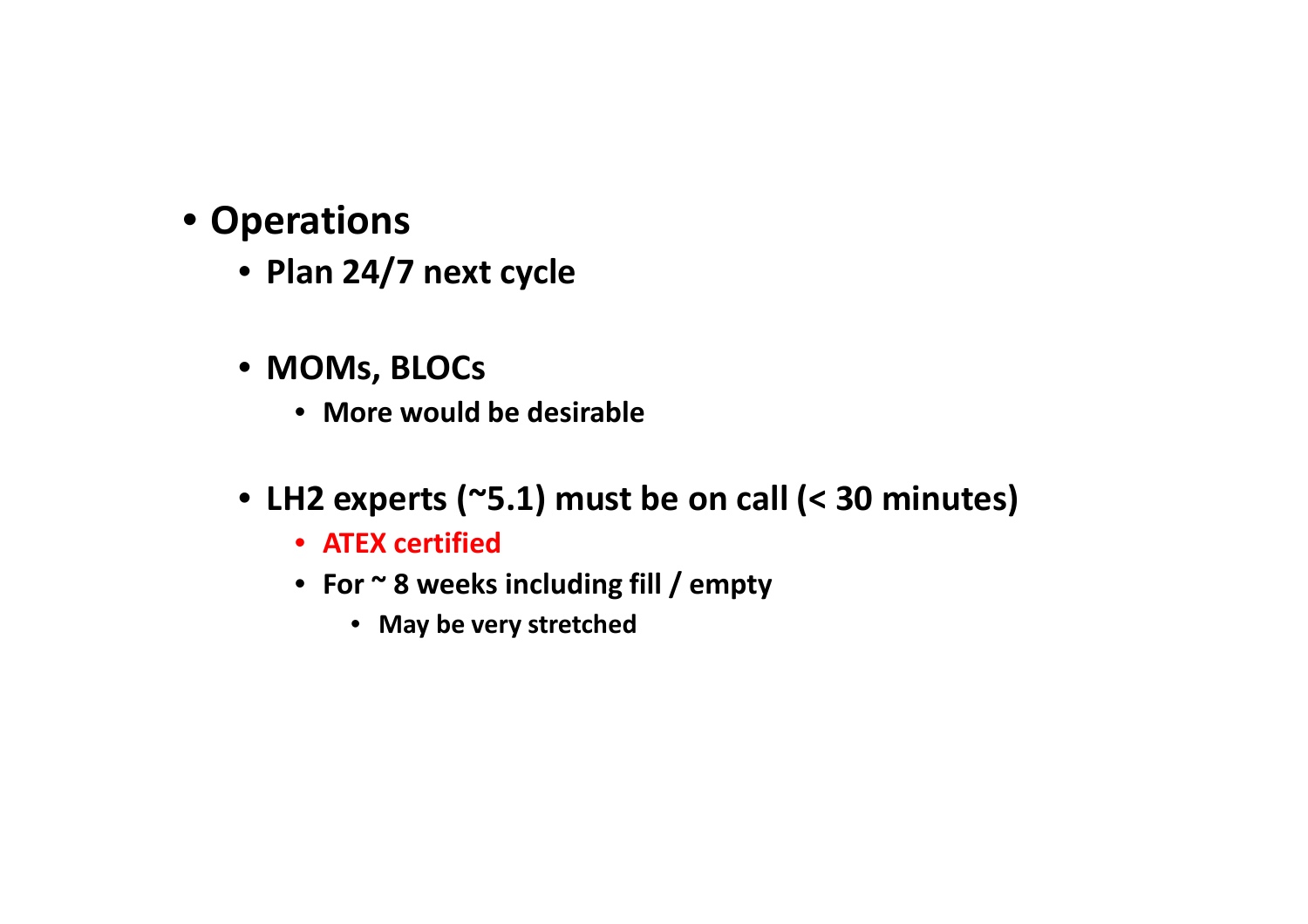### • **CB Chair**

- **Chris Booth's term coming to end**
	- **CB members will choose new chairperson at CM49**

## • **Common Fund**

- **Census = 57 PhD equivalents**
	- **Approved**